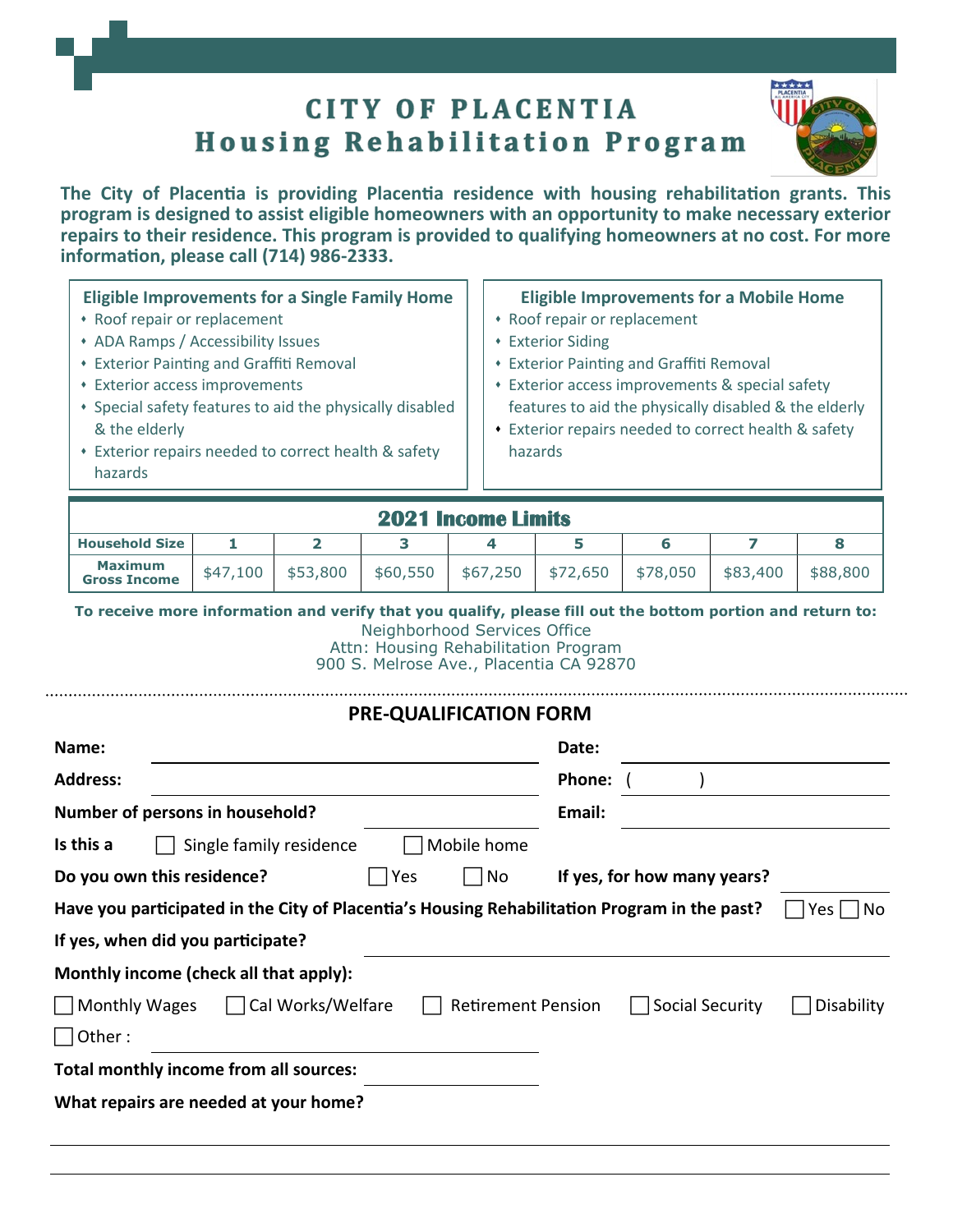# **CITY OF PLACENTIA HOUSING REHABILITATION PROGRAM**



### **PROGRAM GUIDELINES**

#### **PROGRAM OVERVIEW**

The City of Placentia offers grants to low and moderate income homeowners to fund exterior repairs towards a single family residence or mobile home located within City limits. The Housing Rehabilitation Program is designed to preserve the City's supply of decent, safe and sanitary housing that is affordable to very low income persons and families.

To qualify for a program grant, both the homeowner and the property must satisfy specific eligibility criteria. Program grants are administered by Staff in the City's Neighborhood Services Division with funds allocated to the City through the Community Development Block Grant Program. Grant assistance is subject to availability of program funds.

#### **ELIGIBLE HOMEOWNERS**

*Title Deed:* Homeowners must have title deed to eligible properties.

**Owner-Occupied:** Homeowners must currently occupy and intend to continue to occupy the property as their principal residence.

*Income Eligibility:* Program grants are available only to homeowners whose gross household income does not exceed fifty percent (50%) of the Orange County area median income adjusted for family size as published annually by the United States Department of Housing and Urban Development. Please refer to the Housing Rehabilitation Program Pre-Qualification Form for the current income limits.

*Total Net Assets:* Total net assets cannot exceed \$150,000. Of that amount, total liquid assets cannot exceed \$50,000. Equity in the applicant's principal residence is excluded from total assets. Liquid assets are defined as assets easily converted into cash, such as Treasury Bills, money market funds, certificates of deposits, bank deposits, and stocks. No retirement accounts shall be included in the computation of liquid assets.

*Capacity:* Homeowners must be of legal age and must have the capacity to enter into binding contracts.

*No Conflicts:* No member of the City Council and any employee, official, or consultant who exercises any policy decision-making function in connection with the program is eligible for program assistance.

#### **ELIGIBLE PROPERTIES**

*Location:* Program grants are available to properties located in the City of Placentia.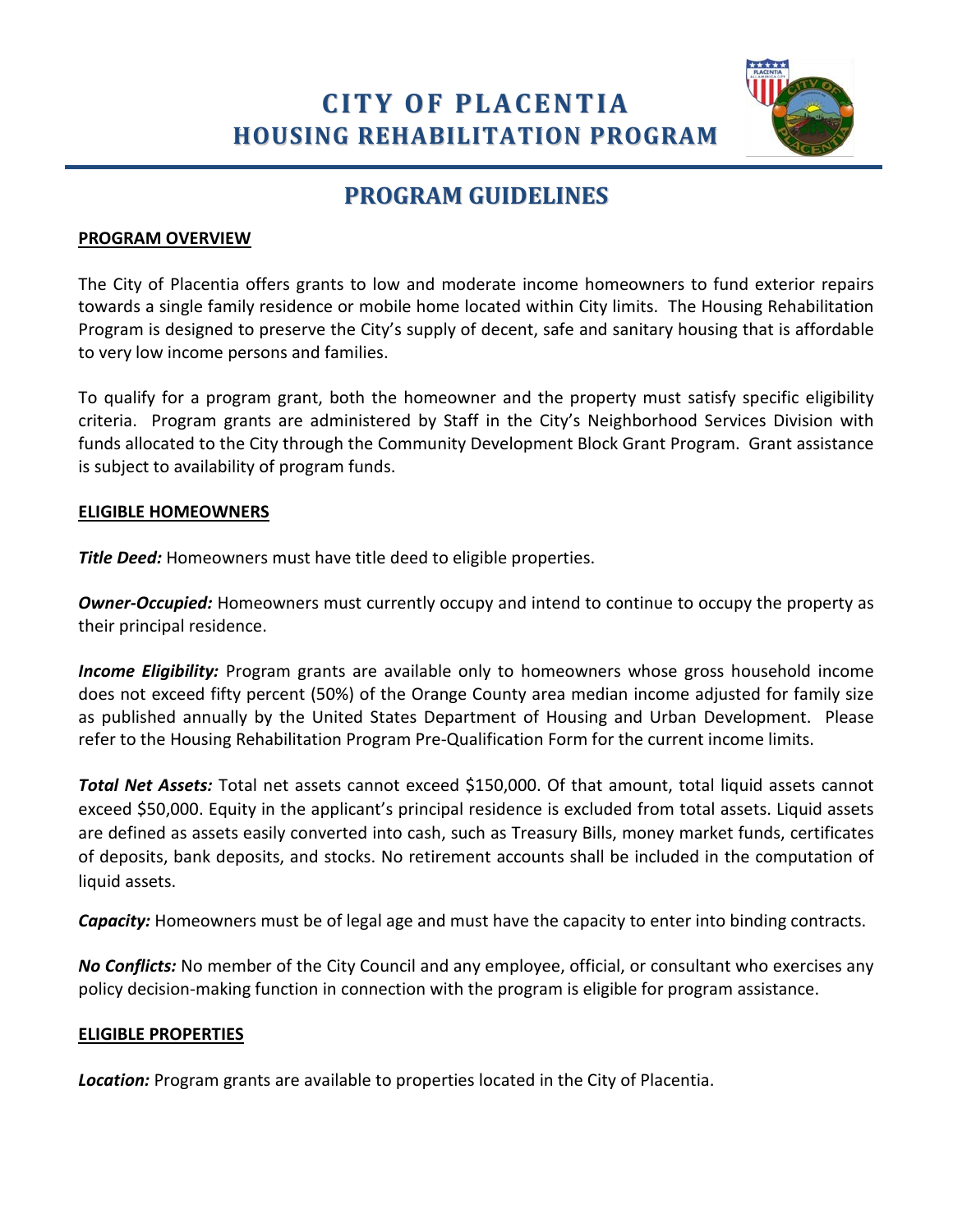*Single Family Residence:* The property must be a single family detached home or manufactured (mobile) home.

*Condition:* The property cannot evidence Municipal Code or public nuisance code enforcement violations visible from the exterior. No interior inspection will be conducted.

*No Tax Delinquency or Foreclosure Proceedings:* Property taxes and assessments must be paid current (unless the property owner is participating in the State Property Tax Postponement Program) and no notice of default or commencement of foreclosure proceedings is recorded against the property by a secured lender.

#### **PROGRAM GRANTS**

*Grant Amount:* Program grants are available for a maximum of up to Twelve Thousand Five Hundred Dollars (\$12,500.00) for eligible repairs. The City Administrator or designee may approve program grants in excess of the \$12,500 limit to complete essential rehabilitation improvements discovered in the course of completing the original scope of work.

*Number of Grants:* Eligible properties may not receive more than one program grant in any ten (10) year period.

#### **ELIGIBLE IMPROVEMENTS**

Eligible improvements must be physically attached to the property and be permanent in nature. Eligible improvements include the following:

| <b>Single Family Residence</b>                  | <b>Mobile Home Residence</b>                    |
|-------------------------------------------------|-------------------------------------------------|
| " roof repair or replacement                    | ■ roof repair or replacement                    |
| ADA ramps/accessibility issues                  | ■ exterior siding                               |
| ■ exterior painting                             | ■ exterior painting                             |
| • exterior access improvements                  | <b>Exterior access improvements and special</b> |
| " special safety features to aid the physically | safety features to aid the physically disabled  |
| disabled and the elderly                        | and the elderly                                 |
| " exterior repairs needed to correct health and | • exterior repairs needed to correct health and |
| safety hazards                                  | safety hazards                                  |

In order to be eligible for program assistance, proposed improvements must be approved by Staff following a property inspection and Work Write-Up. All rehabilitation work must be completed by qualified, licensed, and insured contractors.

#### **ELIGIBLE COSTS**

Program grants may be used only for the actual reasonable costs of the materials and labor necessary to complete the rehabilitation work approved by Staff and set forth in the Work Write-Up. Program grants

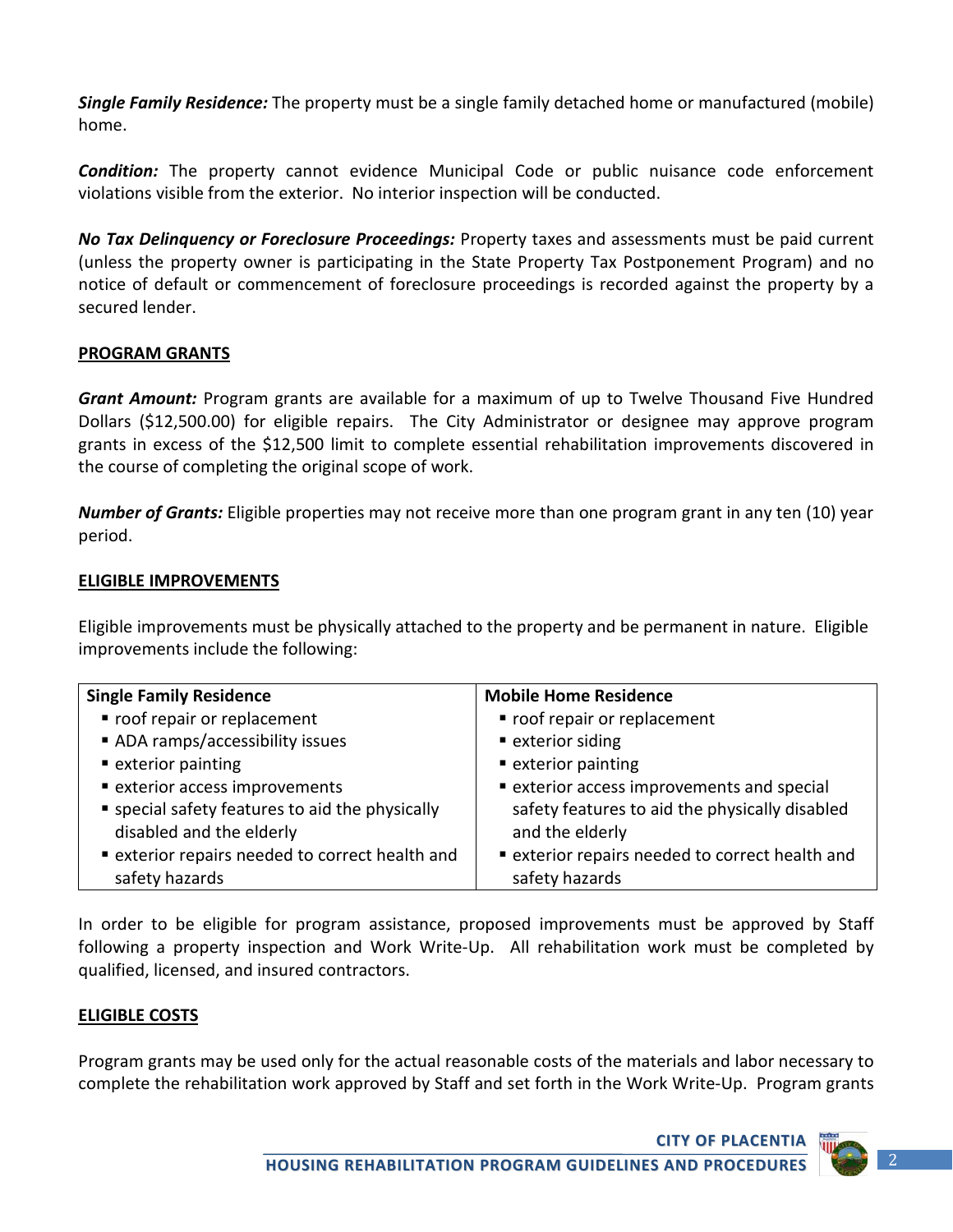may also fund the property inspection required to prepare the Work Write-Up pursuant to Program Procedures.

#### **PARTICIPATION PRIORITIES**

Funding is based on required health and safety criteria. All complete applications will be date stamped and processed in that order. Program assistance shall be denied to any homeowner who submits false information or does not meet program requirements per City Staff.

#### **TERMS AND CONDITIONS**

*Program Documents:* Homeowners receiving program assistance must sign a Grant Agreement which sets forth the terms and conditions of the program grant. Homeowners must also enter into a Property Rehabilitation Agreement with the contractor or contractors completing the improvements.

*Maintenance Requirements:* Homeowners must maintain their properties in good repair and in a decent, safe, and sanitary condition consistent with community standards. Homeowners shall not permit property improvements to suffer deterioration or decline, or maintain, cause to be maintained, or permit to be maintained any public or private nuisance on or about the property.

*Nondiscrimination:* There shall be no discrimination against or segregation of any person or group of persons, on account of race, color, creed, religion, sex, marital status, national origin, or ancestry, in the selection of contractors to complete the rehabilitation work financed with program assistance, or in the sale, transfer, use, occupancy, tenure, or enjoyment of assisted properties.

*Records:* Homeowners shall keep such records as may be required with respect to the rehabilitation work financed with program grants, including work orders, invoices, and receipts.

*Compliance and Program Guidelines:* Homeowners must comply with Program Guidelines and Procedures. The City of Placentia will reserve the right to reject an application at any time.

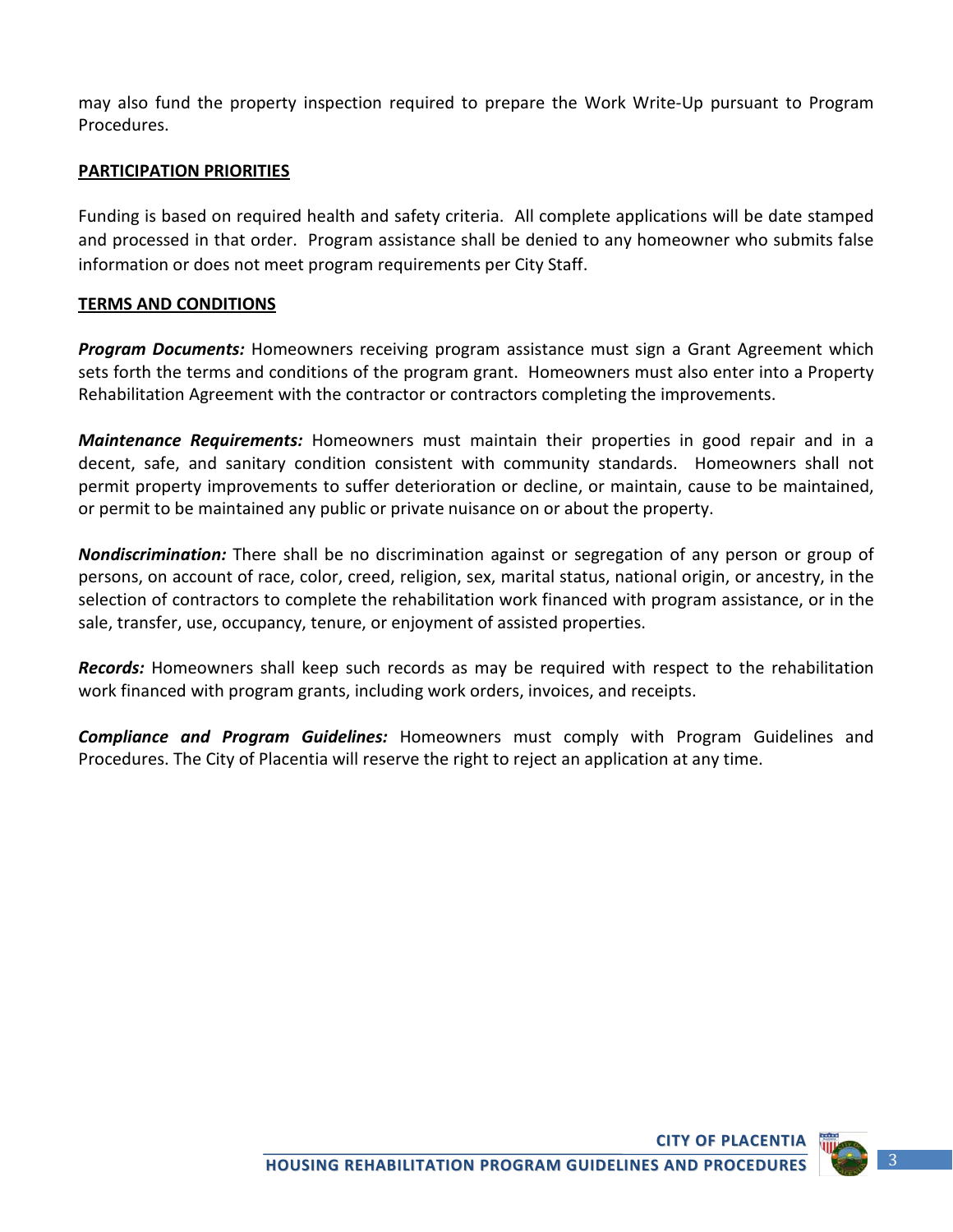#### **STEP 1: APPLICATION AND REQUIRED DOCUMENTS**

Applications are available at Placentia City Hall located at 401 East Chapman Avenue, Neighborhood Services Office at 900 S. Melrose Street, or online at www.placentia.org. Each application must be completed in its entirety, signed, and submitted with **all** required documents as listed in the application, including a grant deed or other evidence of ownership. The application must be submitted to the City of Placentia's Neighborhood Services Office located at 900 S. Melrose Street, Placentia, CA 92870. Incomplete applications will not be processed.

#### **STEP 2: REVIEW OF APPLICATION**

All complete applications will be date stamped when received and processed in that order. Applications will be subject to review by Staff in two steps; first to determine the eligibility of the homeowner, and second to determine the eligibility of the property. Incomplete applications will not be processed until all requested information is submitted. Non-qualifying applicants shall be notified by letter of their ineligible status. Eligible homeowners will be contacted to schedule a property inspection.

#### **STEP 3: PROPERTY INSPECTION**

Homeowners must be present during the property inspection. The inspector will take photographs and prepare a Work Write-Up defining the scope of the proposed improvements. Any requests for home improvements not examined during the inspection and not listed on the Work Write-Up are not eligible for program grant funding.

#### **STEP 4: FINAL REVIEW**

City reserves the right to determine final eligibility of applicants based on requested funding amount and list of applicants per fiscal year.

#### **STEP 5: WORK WRITE-UP AND CONTRACTOR SELECTION**

A Work Write-Up prioritizing the eligible improvements and a cost estimate for such improvements will be issued following the initial inspection described in Step 3. Upon Work Write-Up submission by inspector, Staff will solicit bids from qualified contractors on behalf of the homeowner.

- The bid solicitation shall include the property address and Work Write-Up, together with the date and time of a mandatory job walk-through. Only those contractors attending the mandatory job walk-through and submitting a completed bid proposal by the specified bid deadline shall be eligible.
- Property owners cannot serve in the capacity of contractor for the rehabilitation of their property.



**CITY OF PLACENTIA**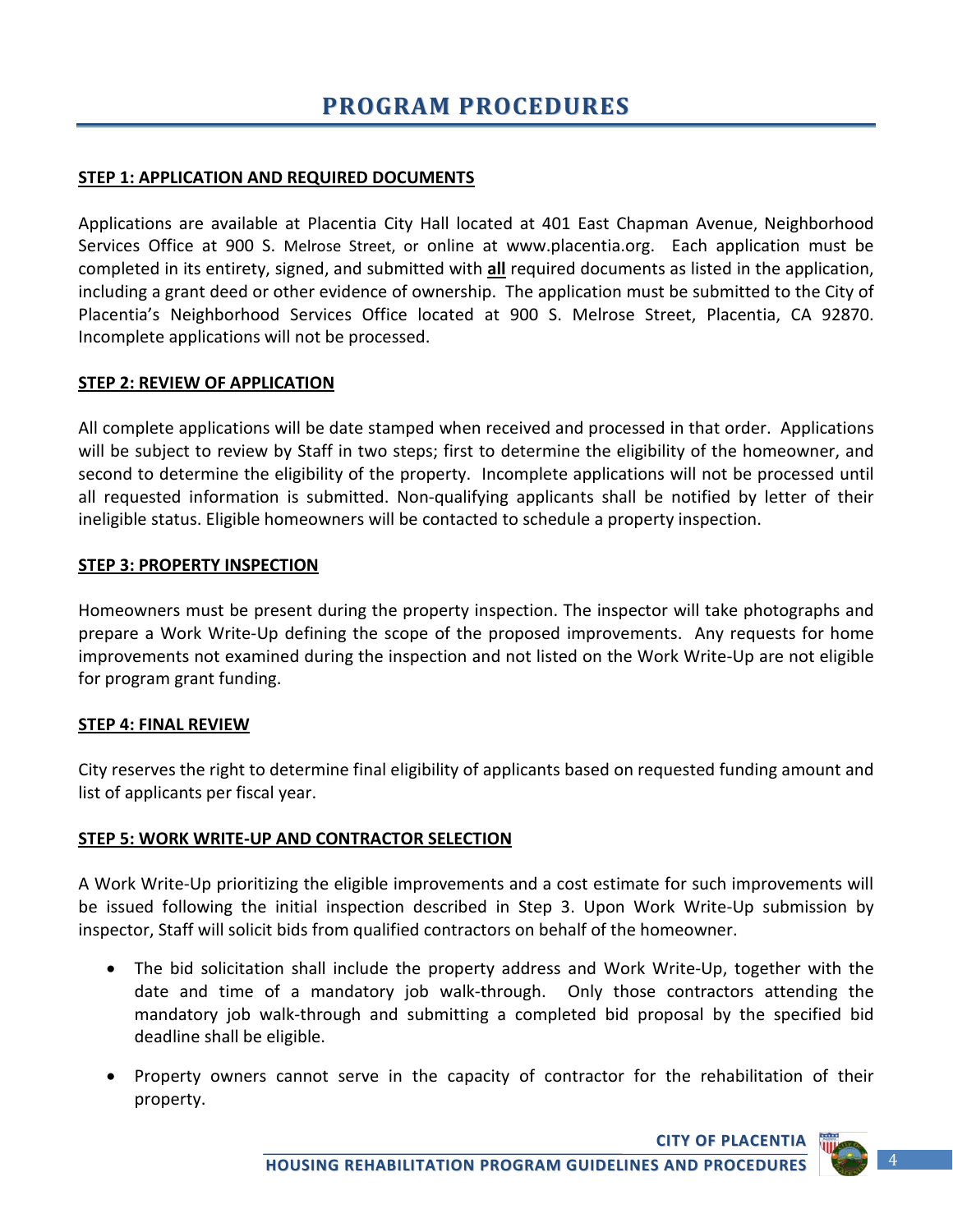Contractors must submit the following to Staff prior to commencing any work on the property:

- California State Contractor's license verified as "Current, Active, and in Good Standing". The information can be verified by contacting the State Contractor's Board: (800) 321-2752 or [www.cslb.ca.gov.](http://www.cslb.ca.gov/)
- A current and valid City of Placentia business license.
- Evidence of workers' compensation insurance and general liability insurance in amounts deemed adequate by Neighborhood Services Staff. Contractors must add the City of Placentia as additional insured/loss payee under its general liability policy.

#### **STEP 6: FINAL GRANT APPROVAL AND SIGNING OF PROGRAM DOCUMENTS**

Following selection and qualification of the contractor(s) and final grant approval by the City Administrator or designee, program documents will be prepared, including a Property Rehabilitation Agreement and Grant Agreement Contract for both the homeowner & contractor signature.

Following execution of all signed agreements the City will contact the selected contractor to sign a property rehabilitation agreement contract which must include, among other provisions, the specific work to be completed (conforming with the Work Write-Up), the contract price, the time for commencement and completion of the work, and a contractor guarantee of work for one full year.

#### **STEP 7: FINAL GRANT APPROVAL AND SIGNING OF PROGRAM DOCUMENTS**

Rehabilitation work shall not commence until Staff has issued a Notice to Proceed. Such notice shall be issued upon (i) execution of the grant Agreement by the City and the homeowner, (ii) submittal of a fully executed property agreement contract with the contractor performing the work, and (iii) submittal by the contractor of all required documentation described in Step 5.

Homeowners shall not contract independently with any contractor to concurrently perform additional work on the property beyond the scope of the Work Write-Up until: (i) a Notice of Completion is issued by program Staff and satisfactory completion of the improvements identified in the Work Write-Up and Property Rehabilitation Agreement, and (ii) final inspection has been obtained and approved for all outstanding building or other permits for the work.

#### **STEP 8: DISBURSEMENT OF PAYMENTS AND CLOSING OF FILE**

Payments shall be made upon completion of the work and the proper inspection and photographs of the improvements is made by City Staff and inspector. Checks will be issued payable to each contractor upon execution by the homeowner of a Payment Authorization Form. The homeowner's file is then formally closed.

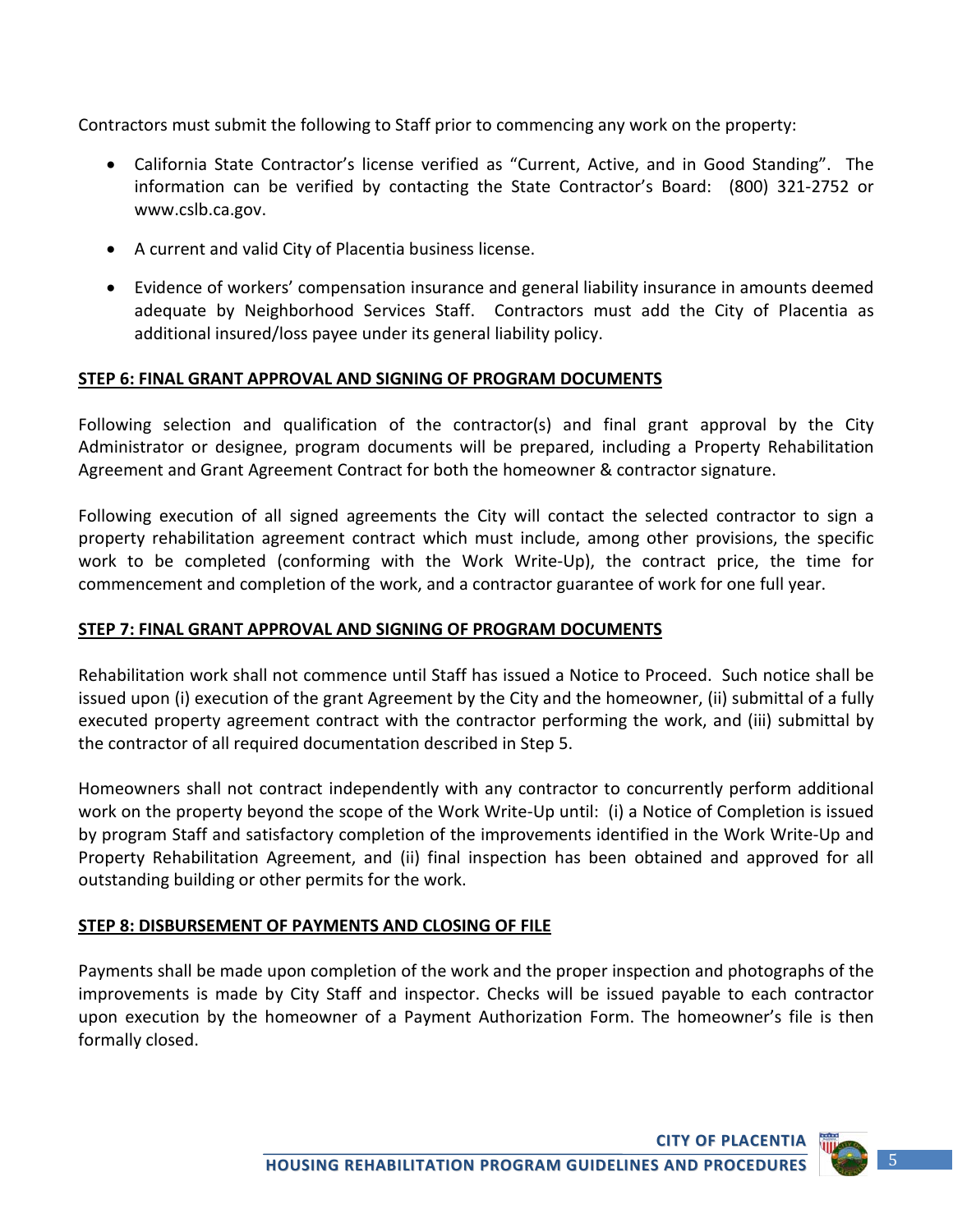**CITY OF PLACENTIA HOUSING REHABILITATION PROGRAM**



### **APPLICATION INSTRUCTIONS**

#### **INTRODUCTION**

The attached Housing Rehabilitation Program application has been designed to be as simple as possible to complete. However, if you should have questions while completing this form, please do not hesitate to call Neighborhood Services at (714) 986-2333. It is very important that you fully complete this application to determine eligibility.

#### **INSTRUCTIONS**

*Applicant's name:* This is the person who owns the property (the name on the Certificate of Title) and wishes to receive the grant.

*Co-Applicant's name:* Another person who is also an owner of the property.

*Number of household members and ages:* Our funding is based on the household size. As per HUD guidelines, we count every person and their income who are living in the household regardless of relationship. It is important to list the ages because the information is used for reporting whether we assist families with children or older adults.

*If unable to contact you, what individual should be contacted?* If you are not easily available during normal business hours (up to 5:00 p.m.) at the residential/mobile home, then we need to have the phone number of someone who can either answer questions for you or be able to get in touch with you quickly to give messages (such as a spouse, older child, parent or other relative living in the home, or a nearby close friend/family member).

*Where do you work?* This is your place of employment. If you work at more than one job, please list all jobs or sources of income on a separate sheet and attach it to this application. It is very important that you list everyone you work for or receive money from. You also need to list any income for the coapplicant or anyone else living with you.

*How much do you make each month?* Please list ALL sources of income. Our office will be verifying this information and it will delay your application if you do not list all the ways in which you receive money. For example, include money from tips, monthly gifts, interest on CD's, bonds, stocks, savings accounts, rentals, personal services or goods that you make and sell. You can list these on a separate sheet of paper and attach it to the application.

*Do you have a checking/savings account?* You need to provide the names of banks and account numbers for any kind of bank account you have: checking, savings, C. D., credit union, etc. If you have more than one of any kind, list them all. Please use the enclosed worksheet if necessary.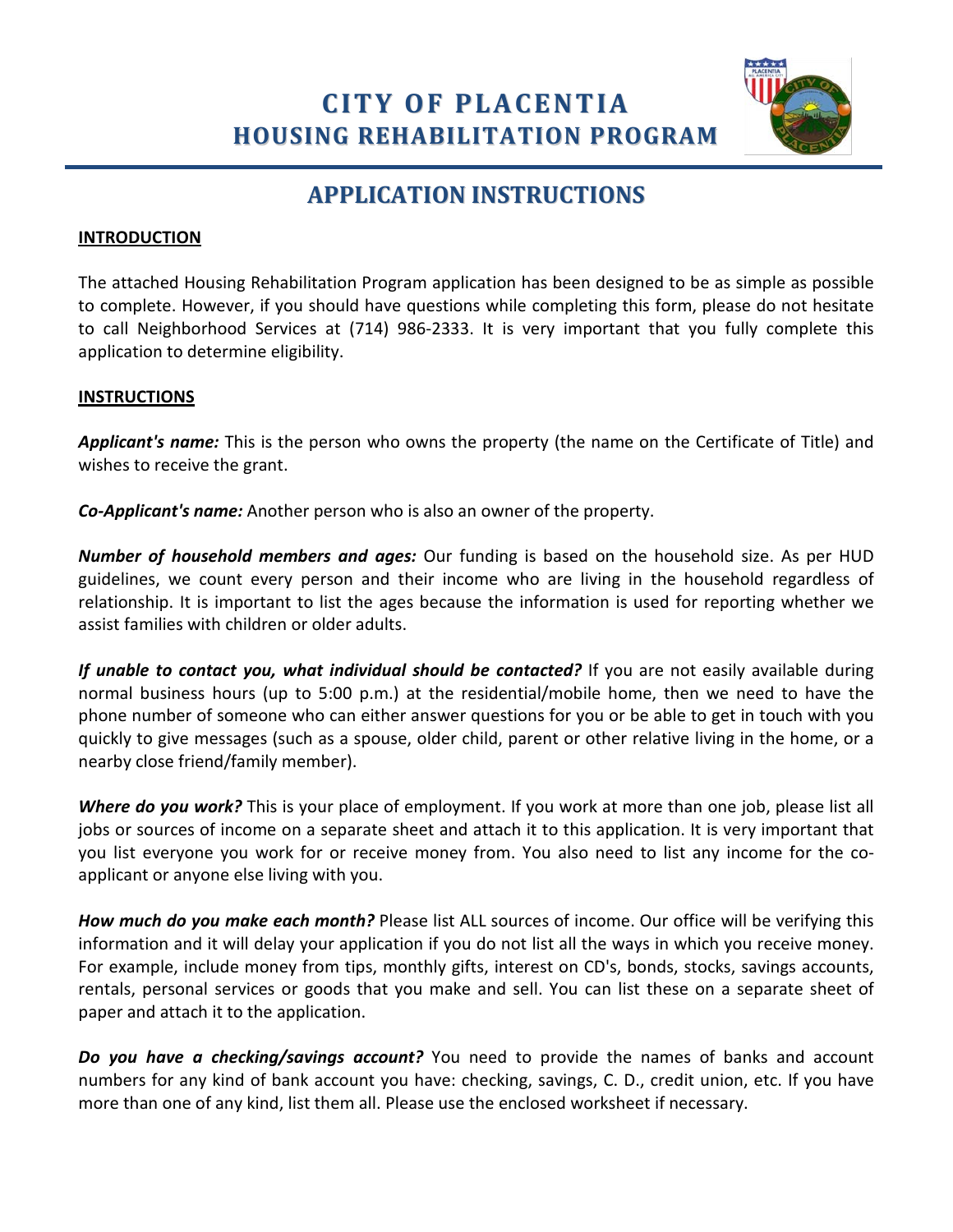*Do you have any other assets?* If yes, please provide a total value of these assets. If you are not sure of an item's value, please make your best guess/estimate. Please use the enclosed worksheet to list your assets and total their value. It is not necessary to list each piece of furniture separately; furniture should be listed as a group.

#### **SPECIAL NOTE**

Please make sure you sign your application and attach ALL of the items requested on the document checklist - including paystubs, W-2 forms, or tax returns.

If any of these items are not included, it will cause a delay in getting final approval for your Housing Rehabilitation Program.

#### **TABLE OF CONTENTS**

- $\checkmark$  Applicant Checklist
- $\checkmark$  Program Application
- $\checkmark$  Demographic Information
- $\checkmark$  Credit Information Disclosure Authorization
- $\checkmark$  Statement of Household Composition
- $\checkmark$  Asset Computation Sheet

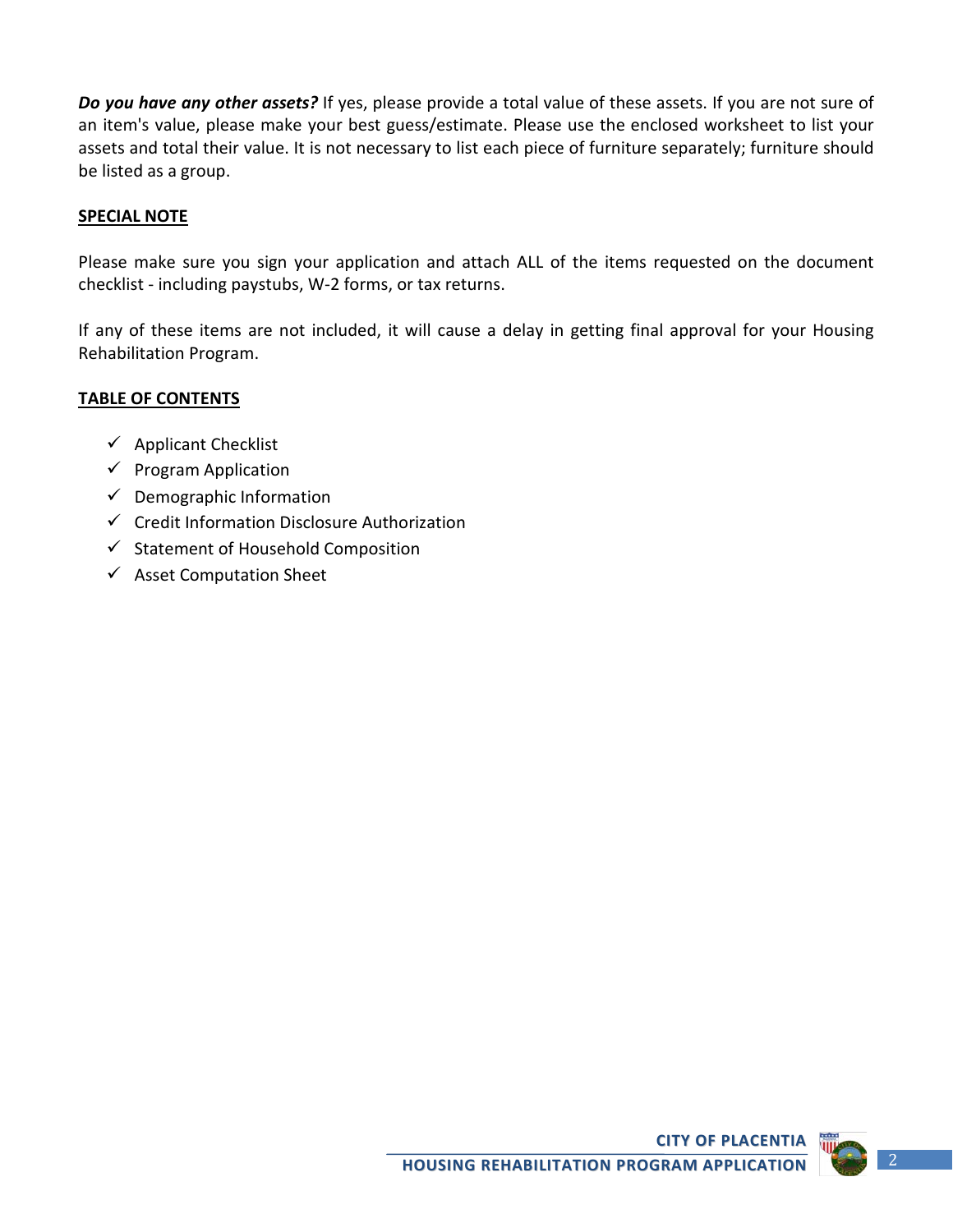Please read carefully and check off each item as it is completed and/or enclosed.

- $\Box$  Is the application complete with all spaces filled out accurately and legibly?
- $\Box$  Have you provided proof of ownership? Provide copy of Grant Deed, Certificate of Title or Mobile Home Registration Card.
- □ Have you filled out the Demographic Information form? A checkmark is all that is required.
- □ Have you signed the Credit Information Disclosure Authorization form? *Your signature is all that is required.*
- $\Box$  Have you completed the Statement of Household Composition form?
- $\Box$  Have you completed the Asset Computation Sheet?
- $\Box$  Have you included signed and dated copies of your Federal Tax Returns and W-2s for the last two years?
- $\Box$  Have you included 2 of your most recent months bank statements for all accounts? This includes investment accounts, stocks, bonds, CD's, etc.
- $\Box$  Have you included a copy of one month's most recent pay stubs showing year-to-date earnings for **all income earners** in the household? Have you included Social Security Award letters, retirement and/or pension award letters, or copies of checks to substantiate the awards?
- $\Box$  Have you included verification of other income received, i.e., child support or alimony to be received? Have you enclosed copies of cancelled checks to prove that you have been receiving them?

I/WE hereby acknowledge that the above information is needed and as provided is correct to the best of our knowledge. I/WE also understand that the above information falls under the laws and guidelines of the RIGHT TO PRIVACY ACT and as such will not be disclosed to anyone other than to those necessary for the approval of our application or, when necessary, as prescribed by Law.

| <b>Signature of Applicant</b> | <b>Date</b> |  |
|-------------------------------|-------------|--|
|                               |             |  |
| <b>Signature of Applicant</b> | <b>Date</b> |  |



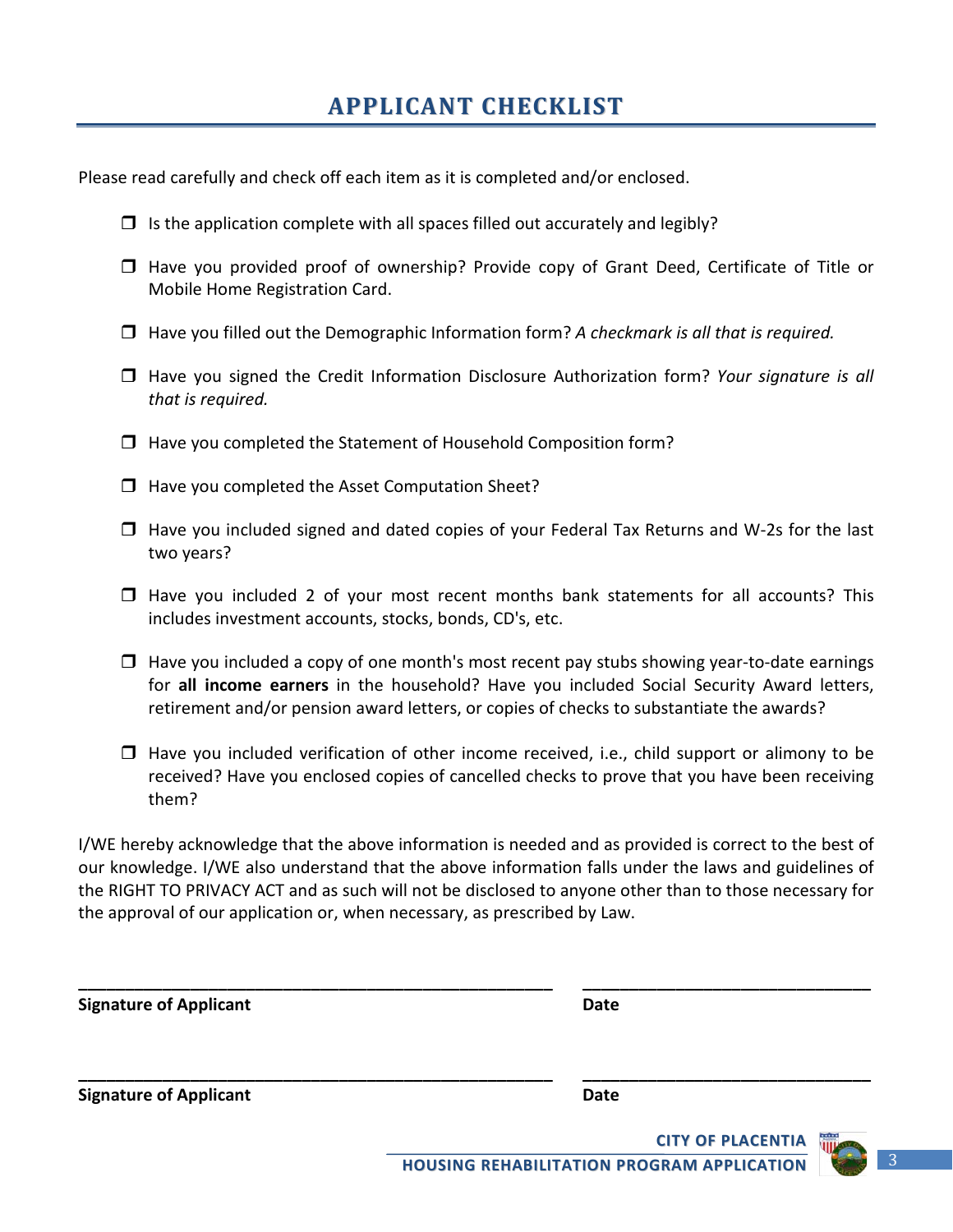## **HOUSING REHABILITATION PROGRAM APPLICATION**

| Home Phone Number: (_____)___________________________Cell Phone Number: (_____)_____________________                                                                                                                                                                            |  |
|---------------------------------------------------------------------------------------------------------------------------------------------------------------------------------------------------------------------------------------------------------------------------------|--|
|                                                                                                                                                                                                                                                                                 |  |
| Total number of household members living in the residential/mobile home: ______________<br>(The number of household members is important as we base the income limit on people living in the<br>home. If you have renters, we must include their income into the calculations.) |  |
| (Do not include the ages of the Applicant or Co-Applicant)                                                                                                                                                                                                                      |  |
| Whose name(s) is/are on the Certificate of Title to this residential/mobile home:                                                                                                                                                                                               |  |
|                                                                                                                                                                                                                                                                                 |  |
| If unable to contact you, what individual should be contacted?                                                                                                                                                                                                                  |  |
|                                                                                                                                                                                                                                                                                 |  |
| Where does the <b>Applicant work?</b> (Please provide copies of paycheck stubs for the last 2 months)                                                                                                                                                                           |  |
|                                                                                                                                                                                                                                                                                 |  |
|                                                                                                                                                                                                                                                                                 |  |
| Monthly Salary: \$______________________ Total Monthly Hours Worked: ___________ Hourly Rate: \$_______________                                                                                                                                                                 |  |
| Monthly Social Security Amount: \$____________ Monthly Pension: \$___________ Other: \$__________                                                                                                                                                                               |  |
| Where does the Co-Applicant work?                                                                                                                                                                                                                                               |  |
|                                                                                                                                                                                                                                                                                 |  |
|                                                                                                                                                                                                                                                                                 |  |
| Monthly Salary: \$_________________ Total Monthly Hours Worked: _________ Hourly Rate: \$____________                                                                                                                                                                           |  |
| Monthly Social Security Amount: \$___________ Monthly Pension: \$__________ Other: \$__________                                                                                                                                                                                 |  |
| Additional working adults? Please include in the "Statement of Household Composition" form.                                                                                                                                                                                     |  |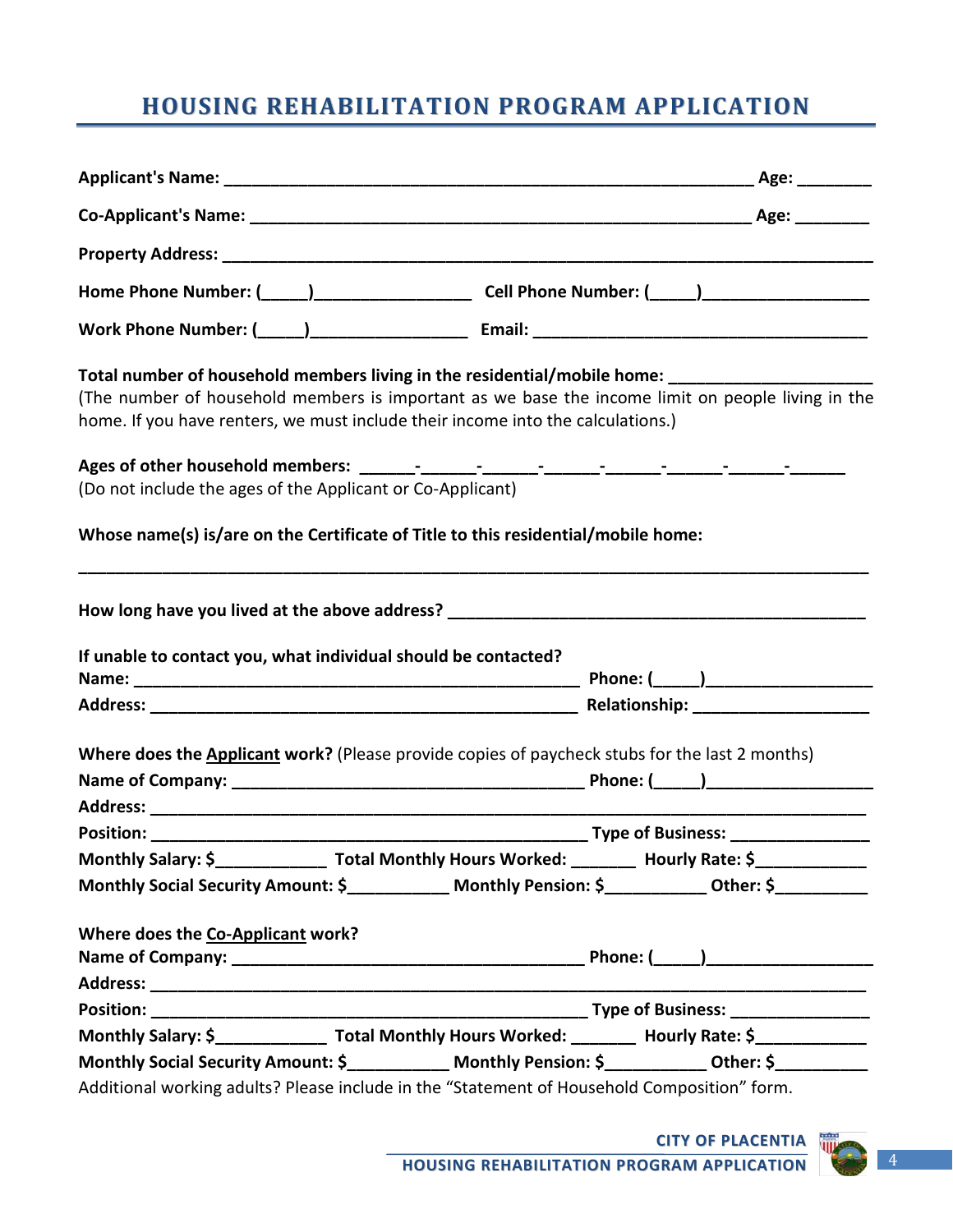### **HOUSING REHABILITATION PROGRAM APPLICATION (CONT.)**

| Do you have a: checking account? $\Box$ yes $\Box$ no                                                     |  | savings account? $\Box$ yes |            | $\square$ no |
|-----------------------------------------------------------------------------------------------------------|--|-----------------------------|------------|--------------|
| If yes, please provide most current bank statements to reflect balances.                                  |  |                             |            |              |
| Please TOTAL the amount contained in all of your checking/savings accounts: \$                            |  |                             |            |              |
| Do you have any assets (i.e., certificates of deposits, bonds, stocks, cars, boats, RV's, furniture, art, |  |                             |            |              |
| and other real estate properties, etc.)?                                                                  |  |                             | $\Box$ yes | $\square$ no |
| If yes, please list assets on the worksheets "Asset Computation Sheet(s)"                                 |  |                             |            |              |
| Do you own property other than your principal residence?                                                  |  |                             | $\Box$ yes | $\square$ no |
| If yes, provide information below. If you do not own any other property, leave blank.                     |  |                             |            |              |
|                                                                                                           |  |                             | State:     |              |
|                                                                                                           |  |                             |            |              |
|                                                                                                           |  |                             |            |              |

The undersigned certifies that all of the information provided in the Housing Rehabilitation Program application is true and complete. Any discrepancies or omissions later found may be grounds for disqualification. The undersigned authorizes the City of Placentia to check and/or obtain verifications for employment, income, bank and savings account records information as needed for the purpose of determining program eligibility. The undersigned agrees to adhere to all Housing Rehabilitation Program guidelines, procedures, and regulations should he/she be approved. Failure to adhere to the guidelines, procedures, and regulations may be grounds for disqualification. The undersigned hereby acknowledges that he/she does intend to occupy the property as his/her primary residence.

| <b>Signature of Applicant</b>    | <b>Date</b> |
|----------------------------------|-------------|
| <b>Signature of Co-Applicant</b> | <b>Date</b> |

 $\Box$  Check here if you would like to receive emails from the City of Placentia on community news.

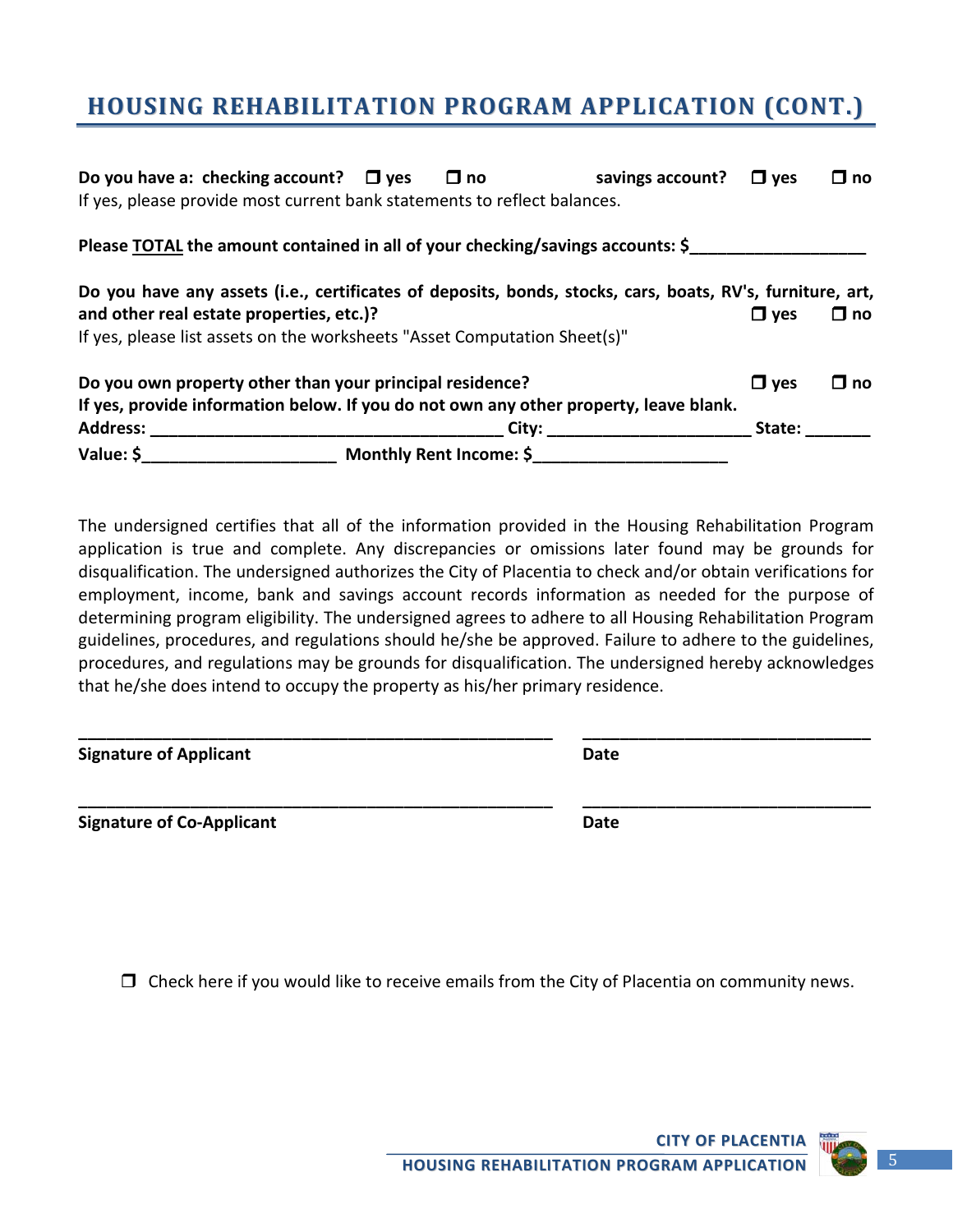The following information is *required* by the City of Placentia, a recipient of funds from the U.S. Department of Housing and Urban Development (HUD) for statistical purposes only (Section 570.506 (g) (2) of 24 CFR). The City of Placentia is *required* to submit Grantee Performance Reports for statistical information purposes to HUD. For your protection, the law provides that a lender may not discriminate on the basis of this information. Failure to provide this information, however, will result in the City of Placentia **not** funding your grant.

- The applicant and co-applicant are each to mark one box only.
- If you are of a single race, you will only check a box in Row A.
- If you are of multiple races, you will only check a box in Row B.
- If you are of Hispanic/Latina Ethnicity, you will only check a box in Row C.

|   | <b>Demographic Information for Grantee Performance Report</b> | <b>Applicant</b>                                             | <b>Co-Applicant</b> |  |
|---|---------------------------------------------------------------|--------------------------------------------------------------|---------------------|--|
|   | American Indian or Alaska Native                              |                                                              |                     |  |
|   |                                                               | Asian                                                        |                     |  |
| A | <b>Single Race</b>                                            | <b>Black or African American</b>                             |                     |  |
|   | <b>Category</b>                                               | Native Hawaiian or Pacific Islander                          |                     |  |
|   |                                                               | White                                                        |                     |  |
|   |                                                               | American Indian/Alaska Native & White                        | П                   |  |
|   |                                                               | Asian & White                                                |                     |  |
| B | <b>Multiple Race</b>                                          | <b>Black or African American &amp; White</b>                 |                     |  |
|   | <b>Combination</b>                                            | American Indian/Alaska Native & Black or<br>African American |                     |  |
|   |                                                               | <b>Balance or Other</b>                                      |                     |  |
|   |                                                               | Mexican/Chicano                                              |                     |  |
| C | <b>Hispanic/Latina</b>                                        | <b>Puerto Rican</b>                                          |                     |  |
|   | <b>Ethnicity</b>                                              | Cuban                                                        |                     |  |
|   |                                                               | <b>Other Hispanic/Latino</b>                                 |                     |  |

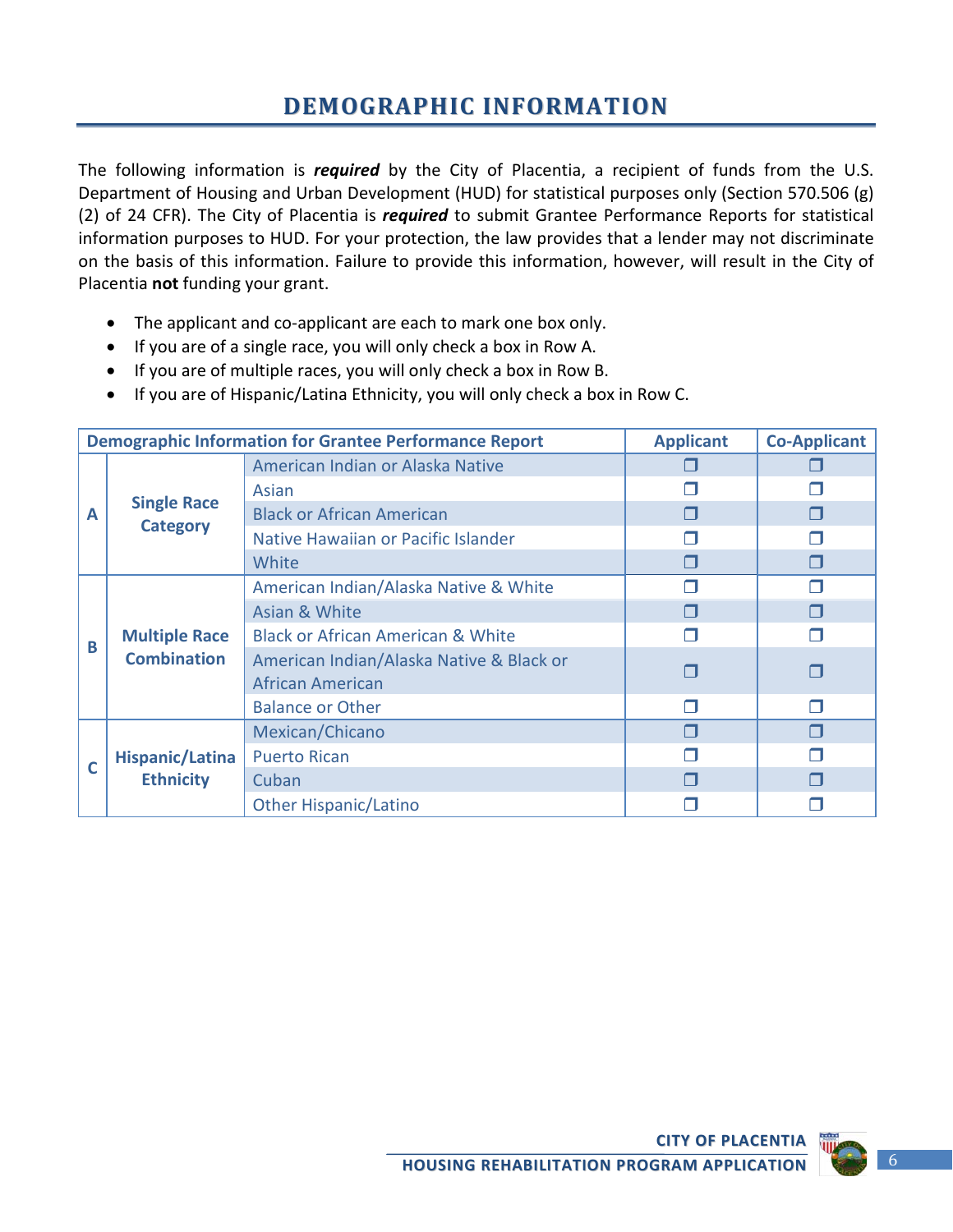### **CREDIT INFORMATION DISCLOSURE AUTHORIZATION**

I/we hereby authorize you to release to the City of Placentia, or its agent, for verification purposes, information concerning:

- Employment History; Dates; Title; Income; Hours Worked; etc.;
- Banking and Savings Account Records;
- Credit History: balance, payment history, etc.;
- Mortgage Loan Information including open date, high credit, payment amount, due date, loan balance, interest rate, and payment record.

The above reports are for confidential use in compiling information regarding a Grant requested by Applicant(s) signing this form.

A photographic or carbon copy of this Authorization (being a photographic or carbon copy of the signature(s) of the undersigned) may be deemed to be the equivalent of the original and may be used as a duplicate original.

Your prompt attention to this matter will help to expedite my Grant application.

Thank you,

| <b>Signature of Applicant</b>    | <b>Social Security Number</b> | Date |
|----------------------------------|-------------------------------|------|
| <b>Signature of Co-Applicant</b> | <b>Social Security Number</b> | Date |

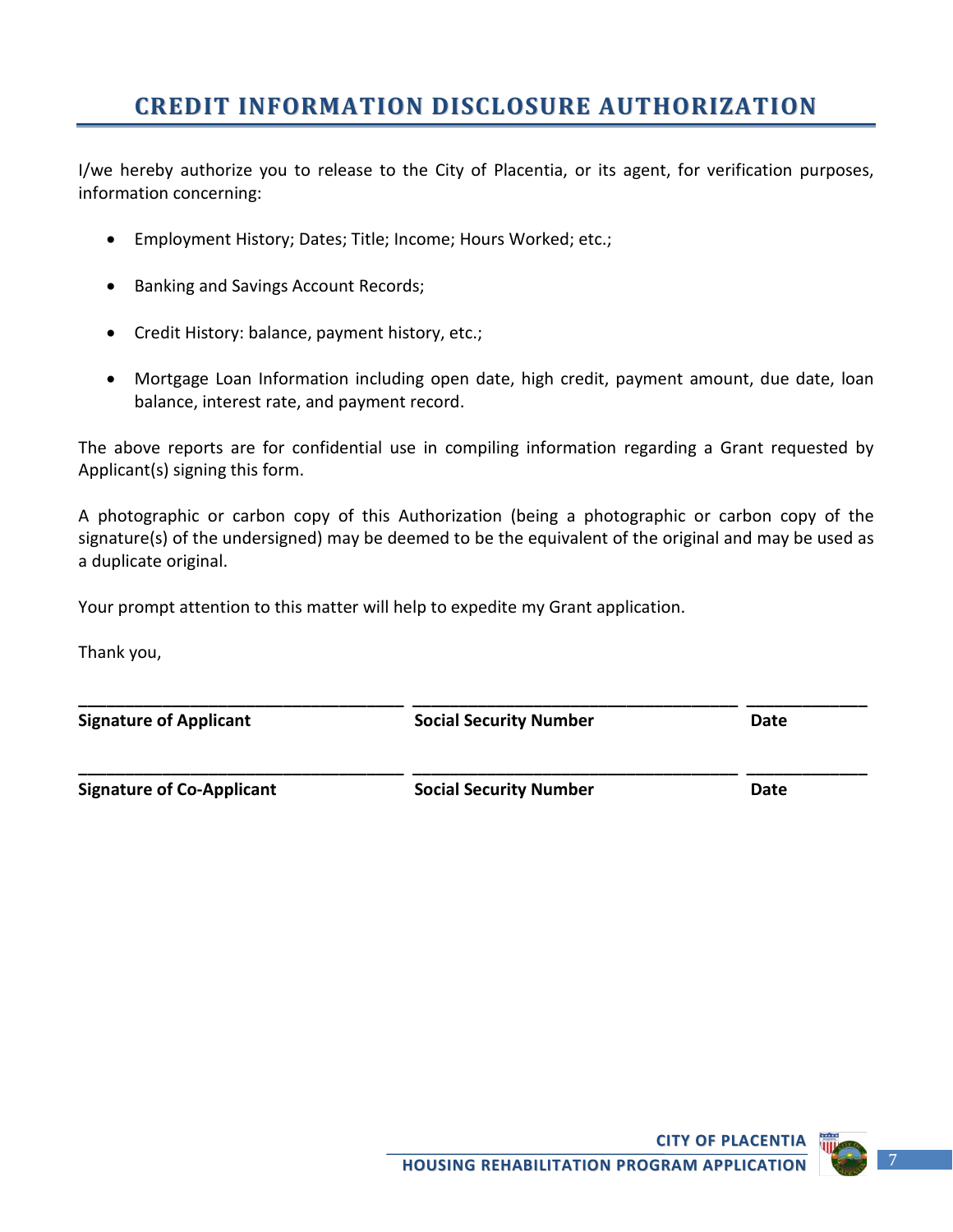## **STATEMENT OF HOUSEHOLD COMPOSITION**

Please list all occupants of the property.

| <b>NAME</b> | <b>AGE</b> | <b>RELATIONSHIP</b> |
|-------------|------------|---------------------|
|             |            |                     |
|             |            |                     |
|             |            |                     |
|             |            |                     |
|             |            |                     |

If occupant is a student over the age of 18, please provide name of college or trade school and number of units student takes during semester/quarter.

| <b>Student Name</b> | <b>College or Trade School</b> | <b>Number of Units</b><br>Per Semester/Quarter |
|---------------------|--------------------------------|------------------------------------------------|
|                     |                                |                                                |

If other household members are employed, please provide occupant name, employer name, address and monthly salary.

| <b>Occupant Name</b> | <b>Employer (Name and Address)</b> | <b>Monthly Salary</b> |
|----------------------|------------------------------------|-----------------------|
|                      |                                    |                       |
|                      |                                    |                       |
|                      |                                    |                       |

If other household members are unemployed, indicate source of income, i.e., social security, unemployment benefits, Pension and/or retirement. If other household members are unemployed, proof of "No Wages Reported" by the State of California Employment Development Department is required.

| <b>Occupant Name</b> | <b>Source of Income</b> | <b>Monthly Income</b> |
|----------------------|-------------------------|-----------------------|
|                      |                         |                       |
|                      |                         |                       |
|                      |                         |                       |